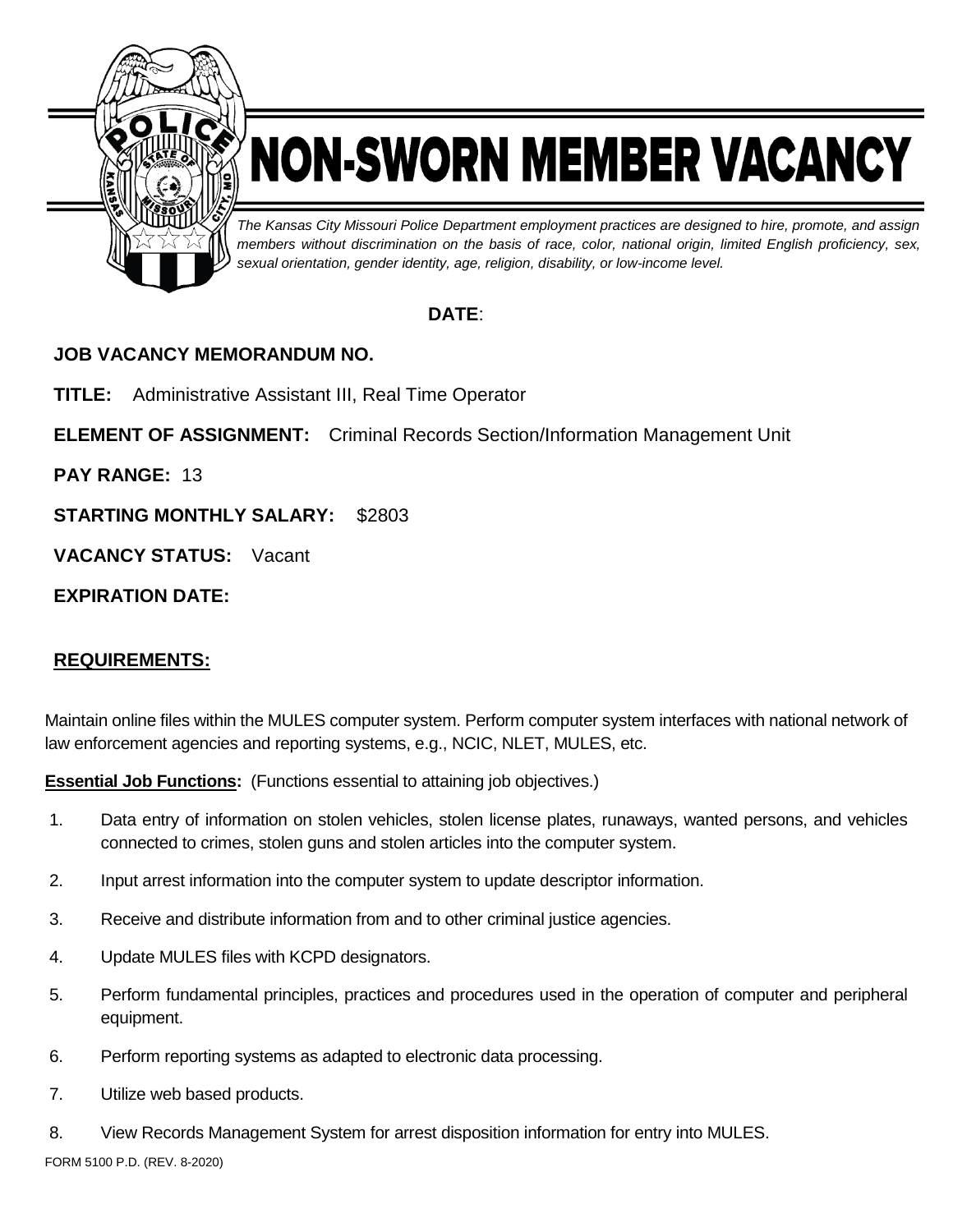- 9. Understand verbal communication, read and record information accurately.
- 10. Communicate effectively in verbal and written form and communicate by phone in a courteous manner.
- 11. Multi-task and carry out multiple functions simultaneously.
- 12. Maintain predictable and reliable attendance. Must have the ability work shift hours, work weekends and holidays.
- 13. Perform related duties as required.
- 14. This class specification should not be interpreted as all inclusive. It is intended to identify the essential functions and requirements of this job. Incumbents may be requested to perform job-related responsibilities and tasks other than those stated in this specification. Any essential function or requirement of this class will be evaluated as necessary should an incumbent/applicant be unable to perform the function or requirement due to a disability as defined by the Americans with Disabilities Act (ADA) as amended by the Amendments Act of 2008 (ADAAA); and the Missouri Human Rights Act (MHRA).

#### **Job Standards:** (Minimum qualifications needed to perform essential functions.)

To successfully perform the essential functions of this position, the incumbent must possess a high school diploma or equivalent and have a minimum of six months' experience in data processing. Position requires accurate spelling and grammar skills.

Physical Requirements: This position is primarily sedentary and the incumbent may be required to sit for long periods of time. Other physical requirements associated with filing; lifting up to 20 lbs. occasionally, bending, stooping, and kneeling.

#### **Job Location:** (Place where work is performed.)

Position operates in a standard office environment approximately 100% of the time.

**Equipment:** (Machines, devices, tools, etc., used in job performance.)

- Computer Terminal
- **•** Printer
- Phone
- Copier/Fax Machine

All department members interested in being interviewed for the above position must submit a copy of their Request for Transfer, Form 4 P.D. to the Human Resources Division (HRD). The original Request for Transfer form must be submitted through the member's chain of command for endorsement and upon completion, forwarded to the HRD. In addition, another copy of the Request for Transfer, resume and a completed Selection Process Candidate Review Form, Form 417 P.D. (with chain of command endorsements) must be submitted directly to **Captain James Trout, Information Management Unit**.

Outside applicants – Go to [https://careers.kcpd.org](https://careers.kcpd.org/) and complete an on-line application. Questions; please contact [Mindy.Davis@kcpd.org](mailto:Mindy.Davis@kcpd.org)**.**

All members must obtain a residence within 30 statute (air) miles of the nearest Kansas City, Missouri city limit during the full term of their employment with the Department.